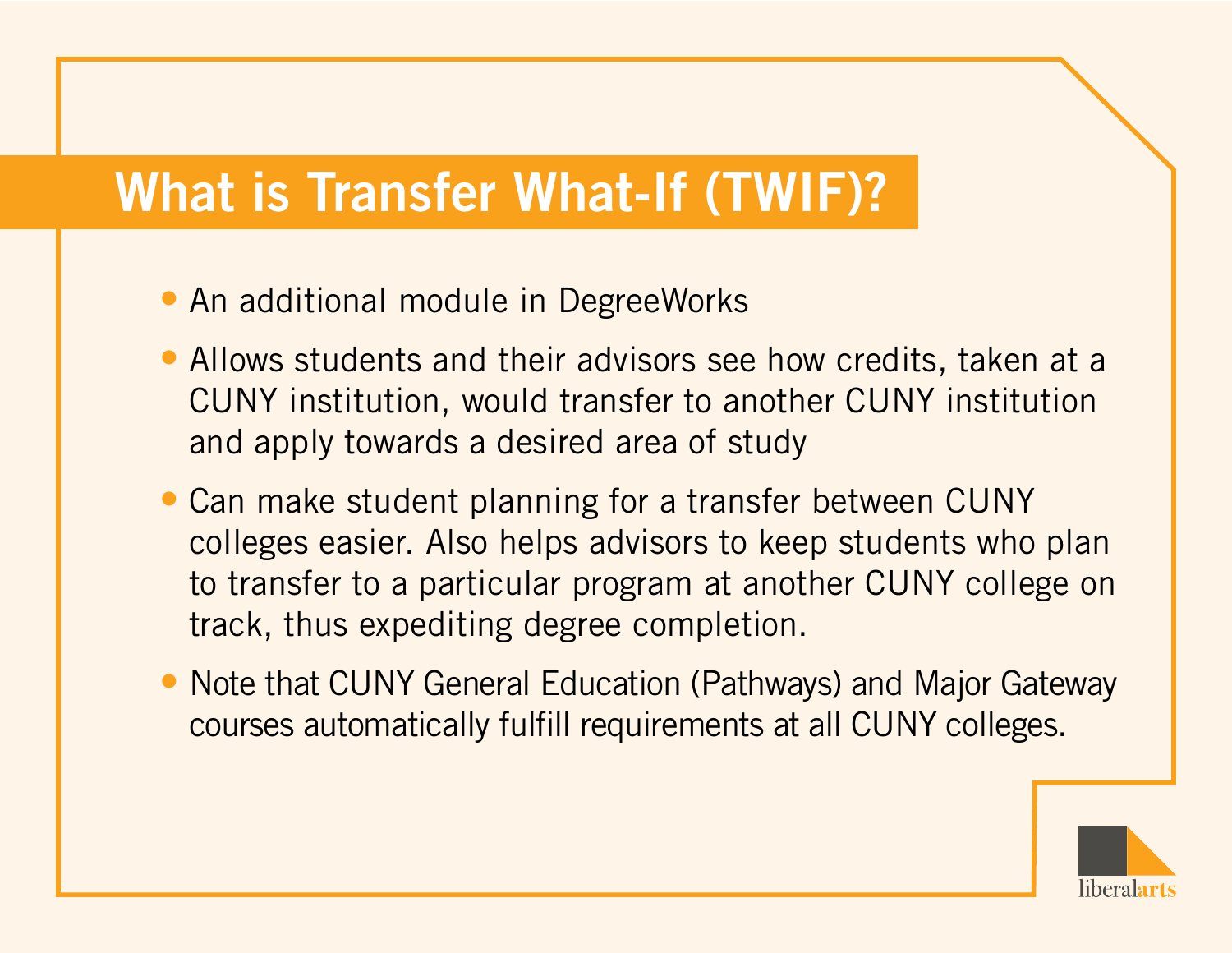### How do I access DegreeWorks: TWIF?

#### <Citytech.cuny.edu> > QuickLinks > DegreeWorks

**ABOUT US** 

PROSPECTIVE STUDENTS / CURRENT STUDENTS / FACULTY & STAFF / ALUMNI & FRIENDS / DONATE

**ACADEMICS** 

# **OCITY TECH**

**LOGINS** 

**CUNYfirst** 

**Faculty/Staff Email** 

**Student Email** 

ePARSE

**GroupLink Request System** 

**DegreeWorks** 

**Blackboard** 

**B&G System** 

**E-Waste Management System** 

**HELPFUL LINKS** 

**Academic Advising Academic Calendar College Catalog** Library OpenLab WebSupport1 **Faculty Commons Technology Services** 

**Schedule of Classes** 

**Emergency Preparedness** 

#### **INFORMATION FOR**

**ADMISSIONS** 

**Prospective Students Current Students Faculty & Staff** 

Alumni & Friends

#### **ABOUT US**

**CAMPUS LIFE** 

Offices & Services

**College Council** 

Directory

Directions & Map



**QUICKLINKS** 

 $\alpha$ 

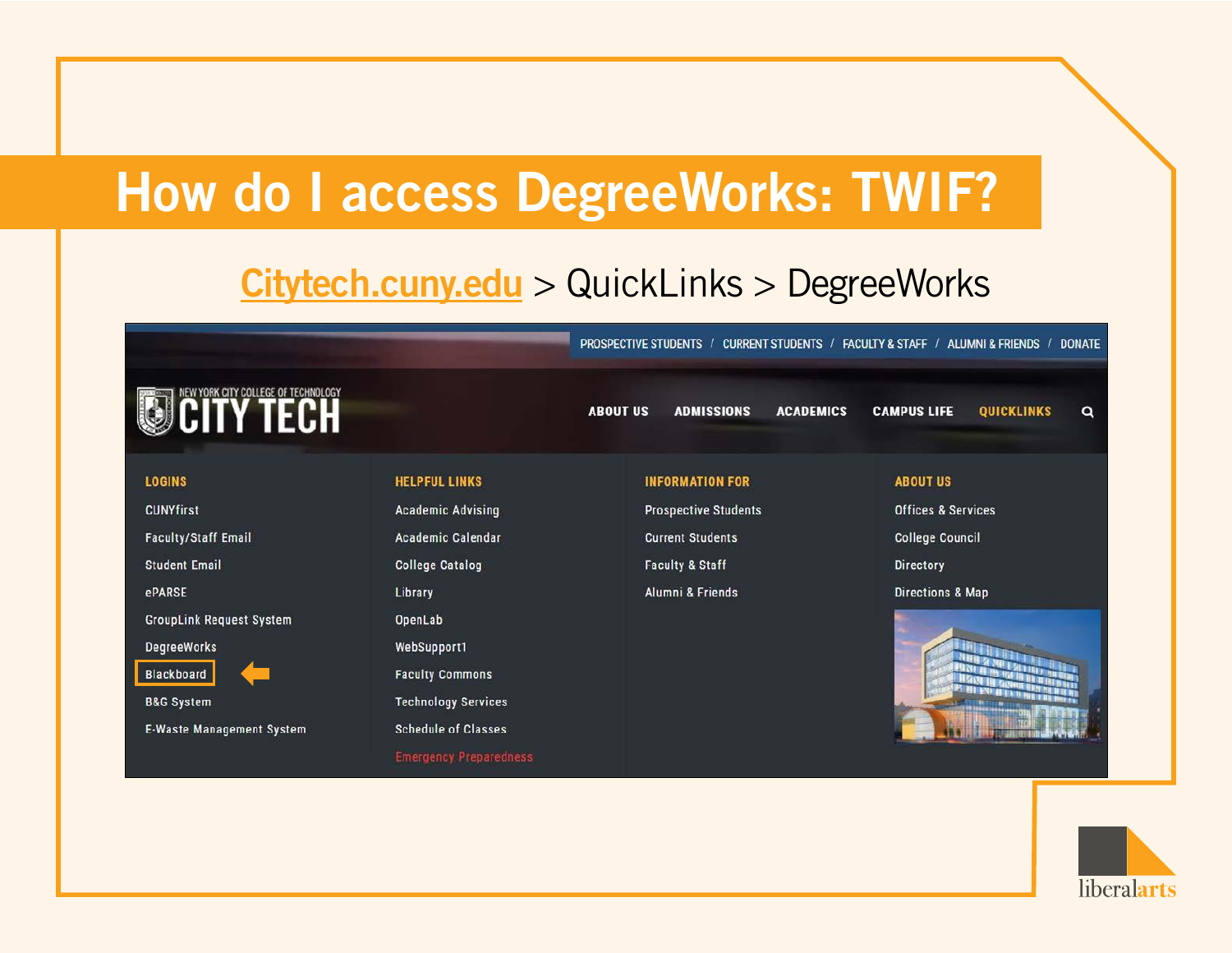# CUNY Login

- CUNYfirst Username FirstName.LastName (last two digits of your EMPLID)@login.cuny.edu
- CUNYfirst Password



liberalarts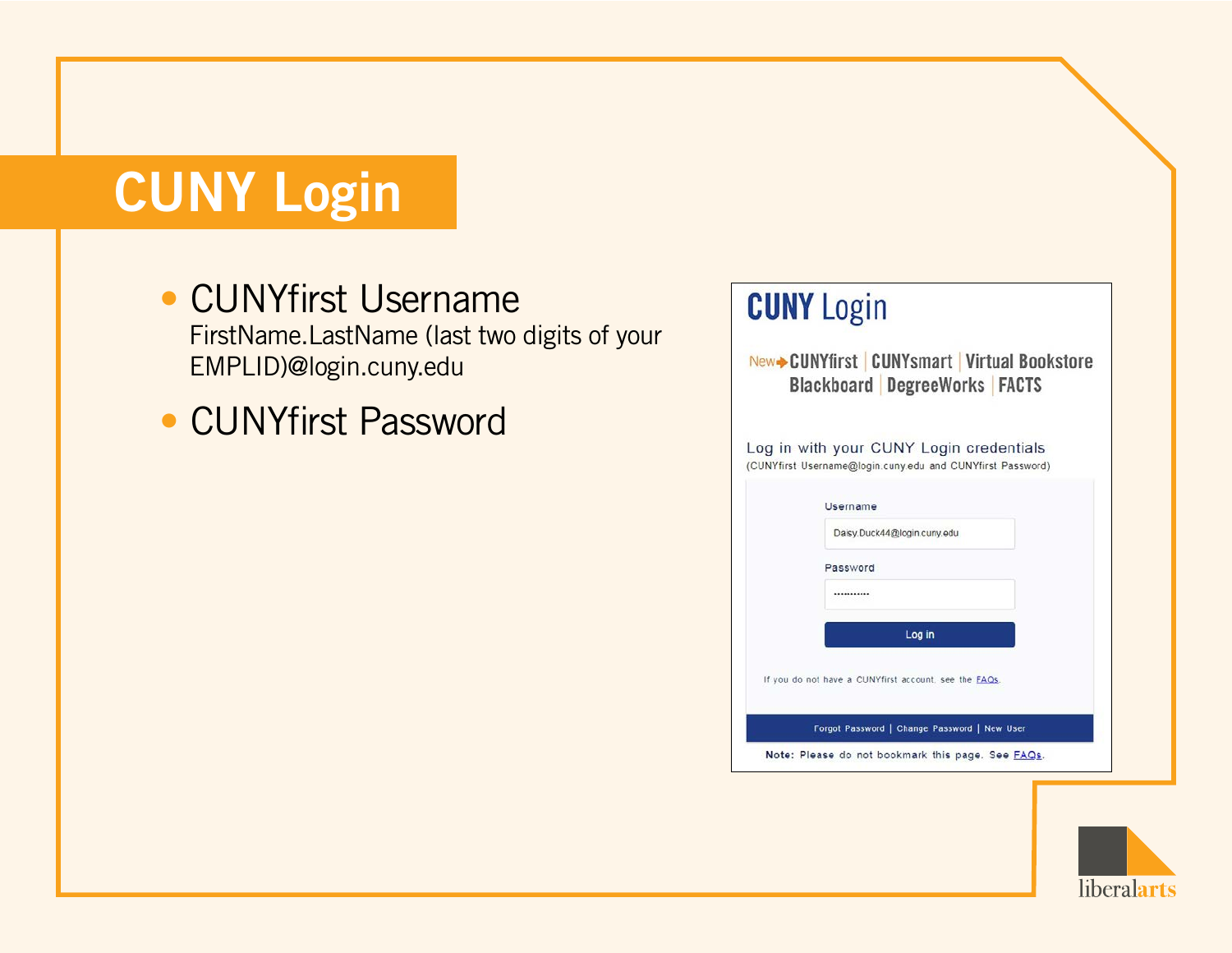# DegreeWorks Login

- DegreeWorks: Degree Audit
- FACTS: Financial Aid Certification Tracking System (FACTS) • Current Eligibility > Summary > Details

| Degree Works                                                                                     | <b>FACTS</b><br><b>Financial Aid Certification Tracking System</b> | <b>CUNYfirst</b><br>Fully Integrated Resources & Services Tool |
|--------------------------------------------------------------------------------------------------|--------------------------------------------------------------------|----------------------------------------------------------------|
|                                                                                                  | <b>Application Selection</b>                                       |                                                                |
|                                                                                                  |                                                                    | Sign out                                                       |
| York College (SRNRGAM)<br>DegreeWorks                                                            | <b>FACTS</b>                                                       |                                                                |
|                                                                                                  |                                                                    |                                                                |
| Copyright 2017   Terms of Use   Security Policy   IT Accessibility   Tech Resources & Help Desks |                                                                    | ICU<br><b>riversity</b>                                        |
|                                                                                                  |                                                                    |                                                                |

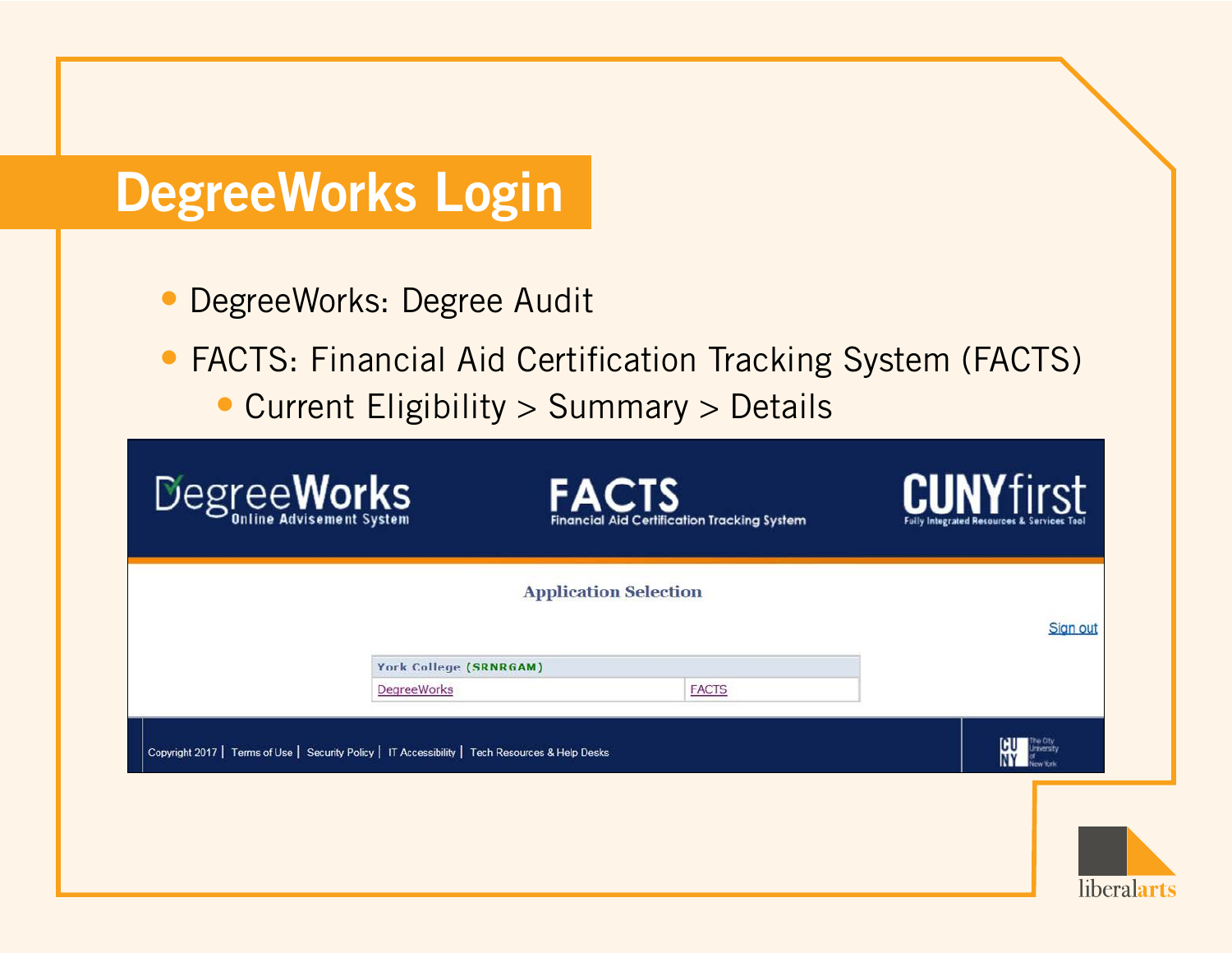# DegreeWorks: Transfer What-If

| <b>Student ID</b><br>Find<br>QĘ | 14.4                     | Name                    | F FI<br>▼ | Degree<br>BA                       | ۷           | Major<br><b>Interdisciplinary Studies</b> |                    | Level<br>U             | Classification<br>U-SENR     | Last Audit<br>B<br>08/18/2019 |
|---------------------------------|--------------------------|-------------------------|-----------|------------------------------------|-------------|-------------------------------------------|--------------------|------------------------|------------------------------|-------------------------------|
| Worksheets                      | Plans                    | <b>Transfer What-If</b> |           | <b>Notes</b>                       |             | Petitions                                 | <b>Exceptions</b>  |                        | <b>GPA Calc</b>              |                               |
| Worksheets                      | Format:                  |                         |           |                                    |             |                                           |                    |                        |                              |                               |
| History                         | <b>Student View</b><br>▼ |                         | View      |                                    | Save as PDF |                                           | <b>Process New</b> |                        | <b>Class History</b>         |                               |
| What-If                         |                          | <b>York College</b>     |           |                                    |             |                                           |                    |                        |                              |                               |
| What If<br>History              |                          | <b>Student View</b>     |           | AG12JTY3 as of 08/18/2019 at 14:30 |             |                                           |                    |                        |                              |                               |
| Look Ahead                      | <b>Student</b>           |                         |           |                                    |             |                                           |                    | <b>Academic Status</b> | (GST) Good A                 |                               |
|                                 | ID                       |                         |           |                                    |             |                                           |                    | <b>Student Groups</b>  | (GROUPS)(SI)<br>(GROUPS)(SI) |                               |
|                                 |                          | <b>Transfer Credits</b> | 80.00     |                                    |             |                                           |                    | <b>Cumulative GPA</b>  | 3.434                        |                               |

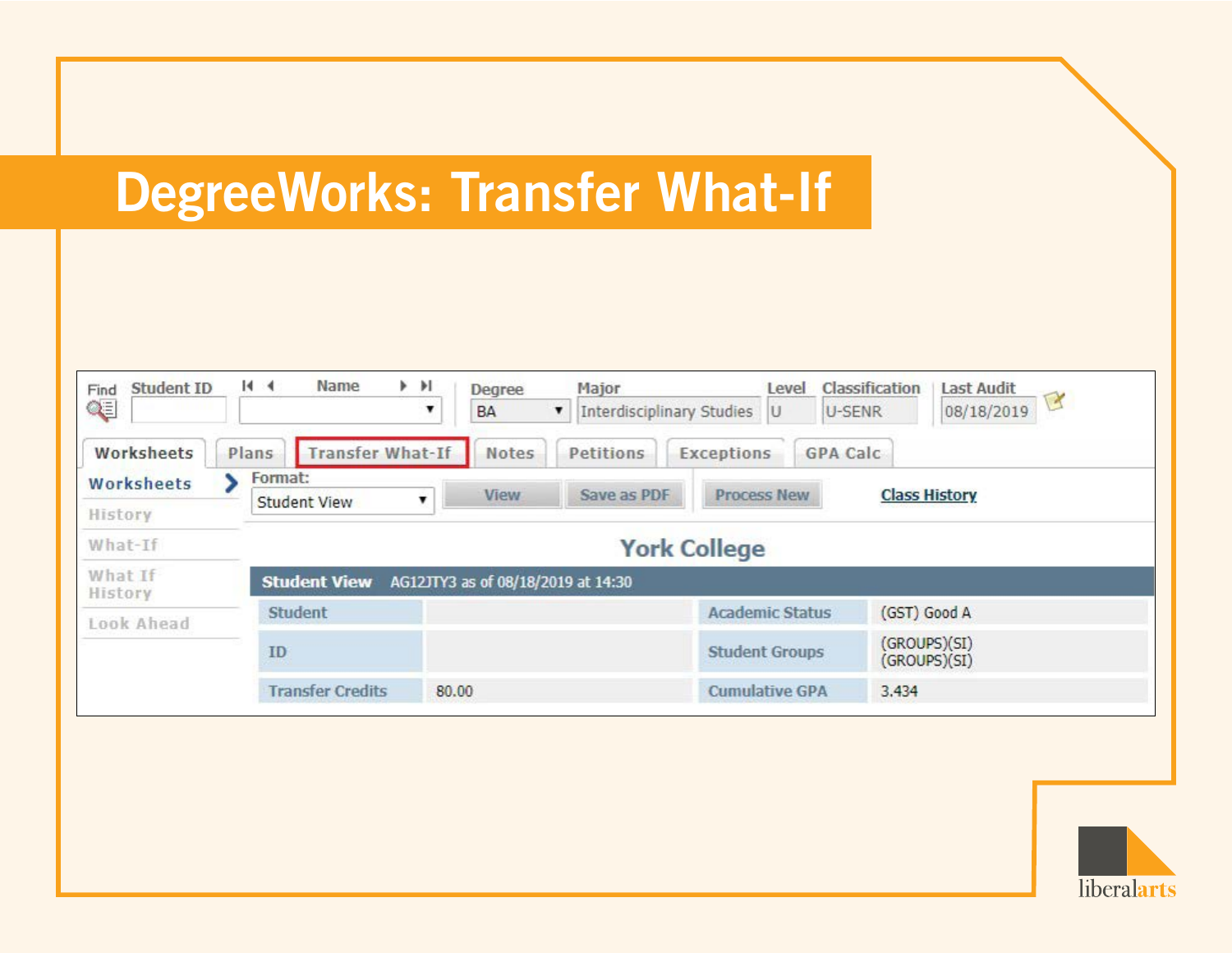## Using Transfer What-If

Once you click on the Transfer What-If tab, there are two options displayed:

- My Transfer What-If shows how your current college's coursework would transfer to another college
- My Coursework History shows your current college's coursework



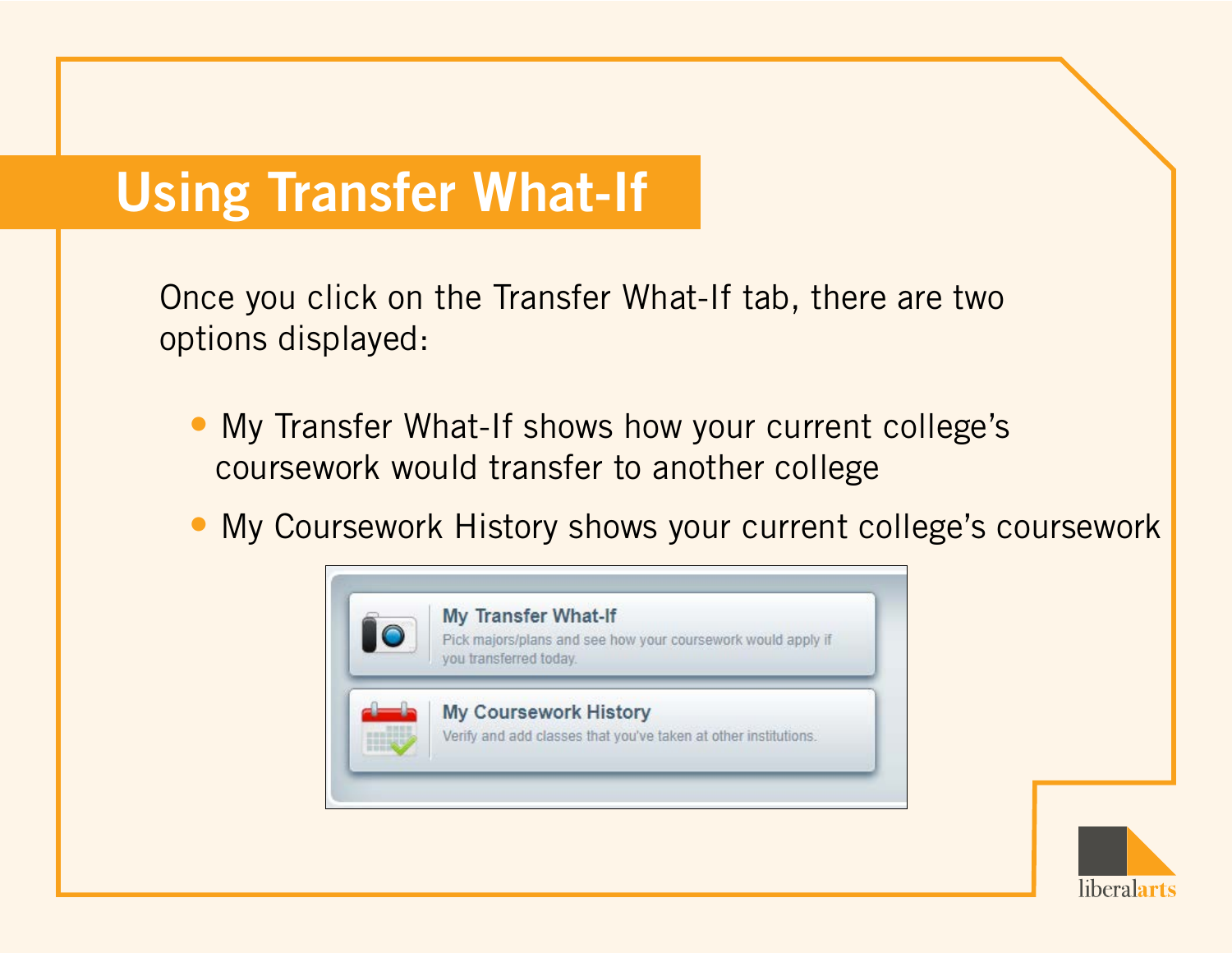### Transfer What-If Audit

- Transfer What-If Audit allows you to see how completed courses would transfer to another CUNY institution.
- The choices are to select either a Transfer Major/Plan or a specific Campus Name of the college you are interested in transferring to.

#### Io My Transfer What-If

Search by filtering by:

Transfer Major/Plan Major plans that transfer to other institutions

**Campus Name** 

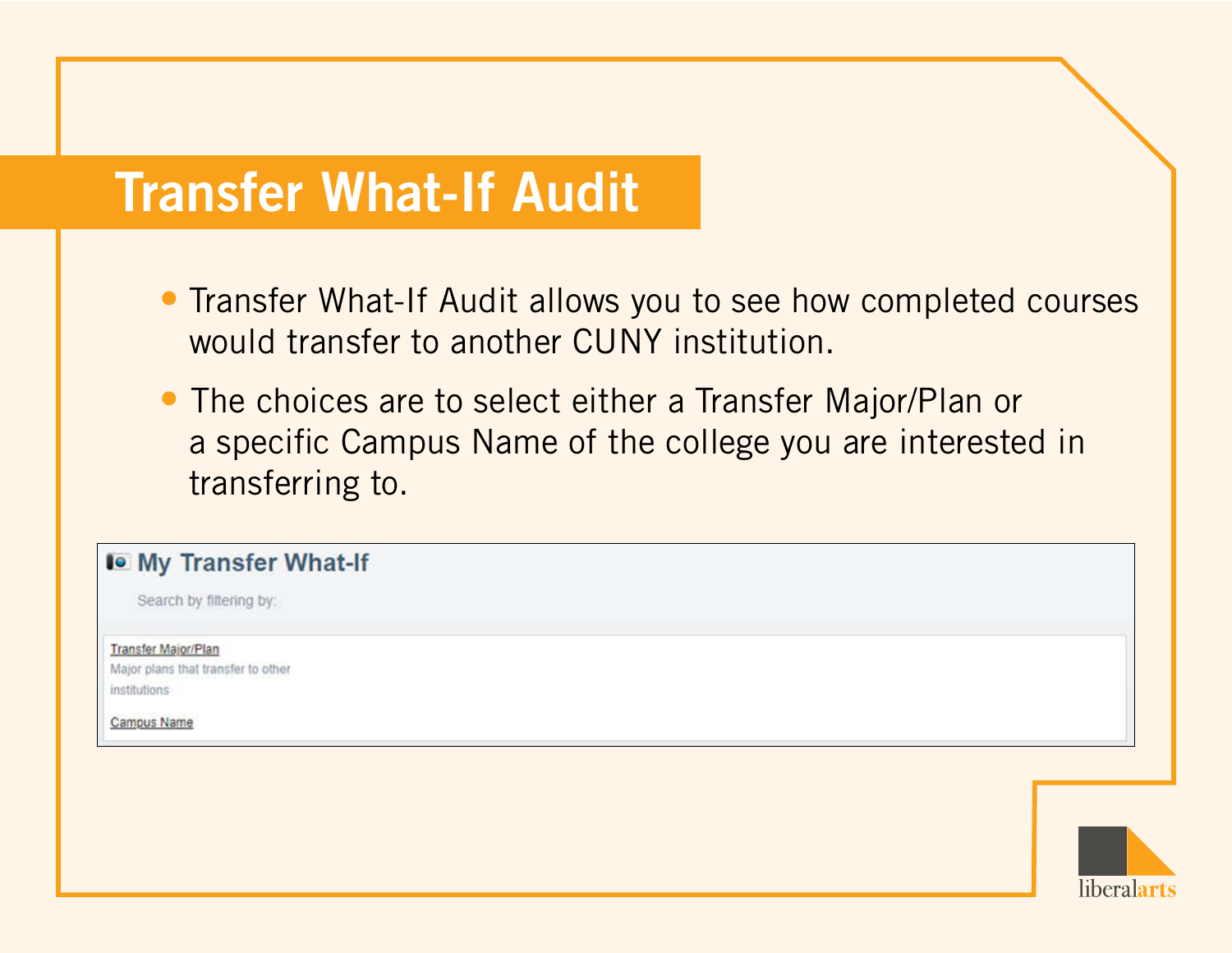#### My Coursework History

- My Coursework History will show a condensed list of the courses taken at your current CUNY college only.
- It will not show courses that have transferred in to your current college.

#### My Coursework History

Check to see that all of your schools and classes are listed. To show classes from your other current partner (CUNY) schools, click "Get Partner (CUNY) School Classes".

Get Partner (CUNY) School Classes

Show All My Classes

▶ York College

Add New Class

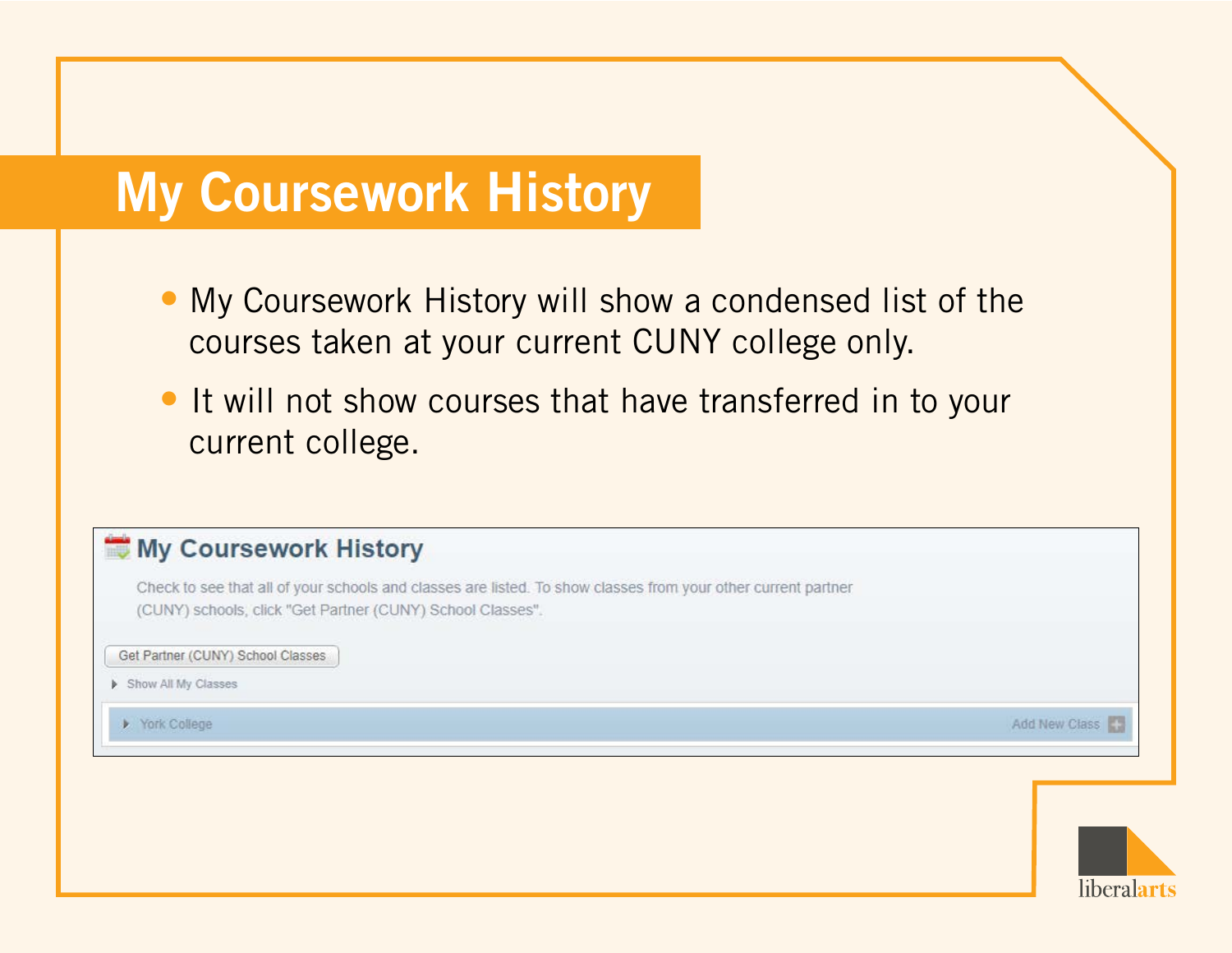### My Coursework History

- To add courses taken through different CUNY institutions, click Get Partner (CUNY) School Classes.
- This will retrieve your enrollment data from other CUNY colleges (if any). You can also enter courses taken at other CUNY institutions manually by clicking Add New Class.
- These courses will remain in your history until you delete them. Using this feature will assure you that courses taken at other CUNY institutions appear in your Transfer What-If Audit to provide a complete list of your progress.

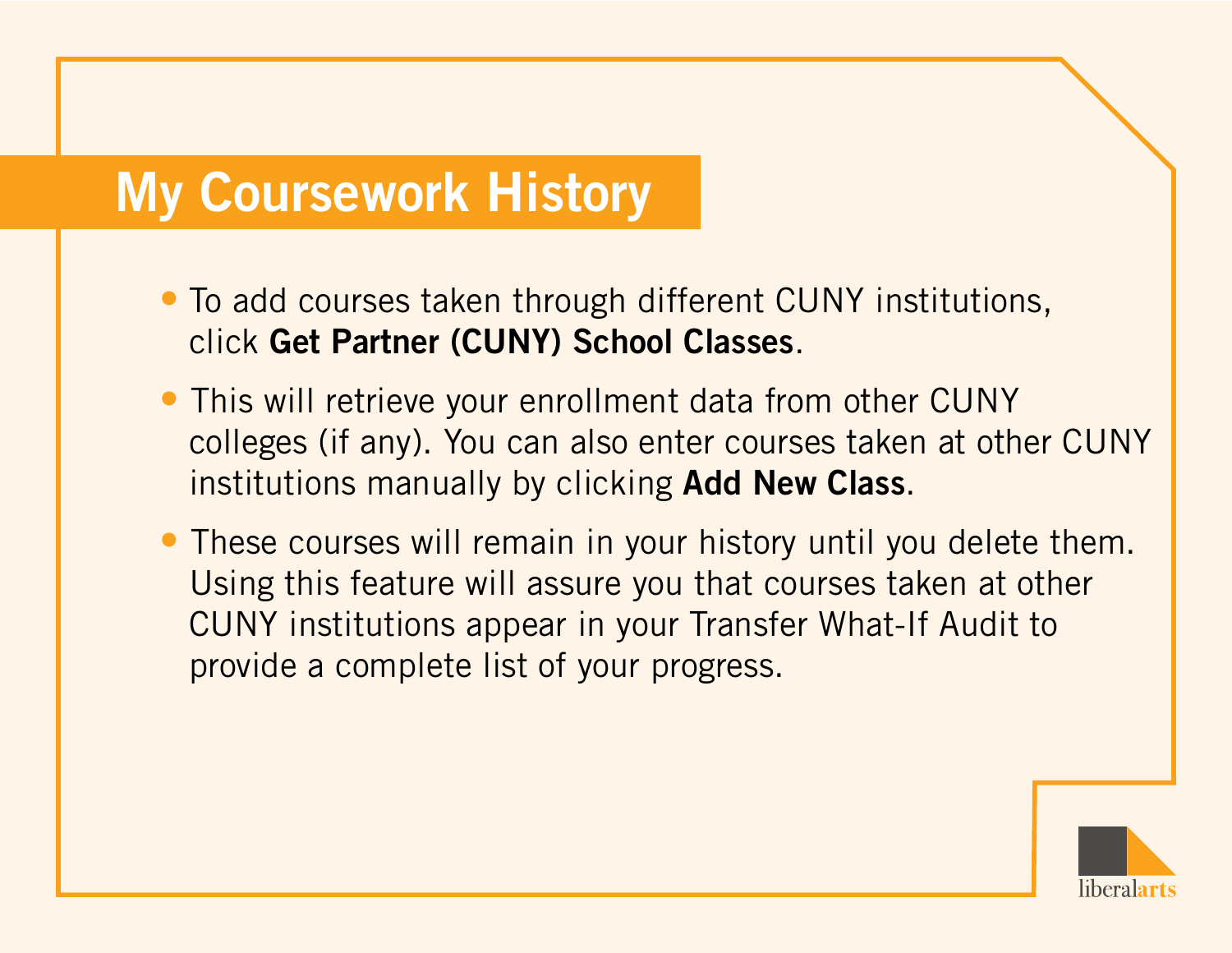#### Transfer Major/Plan

- Students who want to pursue a specific major at another CUNY Institution should select this option.
- You will be able to see the list of CUNY institutions that offer these majors.
- You can select a Transfer Major Plan to see how your credits would apply to that major and what progress towards degree completion looks like.

| Accounting                               |              |
|------------------------------------------|--------------|
| Accounting Technologies                  |              |
| African Studies                          |              |
| Afro-American (Black Culture) Studies    |              |
| Agriculture Technologies                 |              |
| American Studies                         |              |
| Animal Laboratory Assistant Technologies |              |
| Anthropology                             |              |
| Applied Design                           |              |
|                                          | Cancel<br>OK |

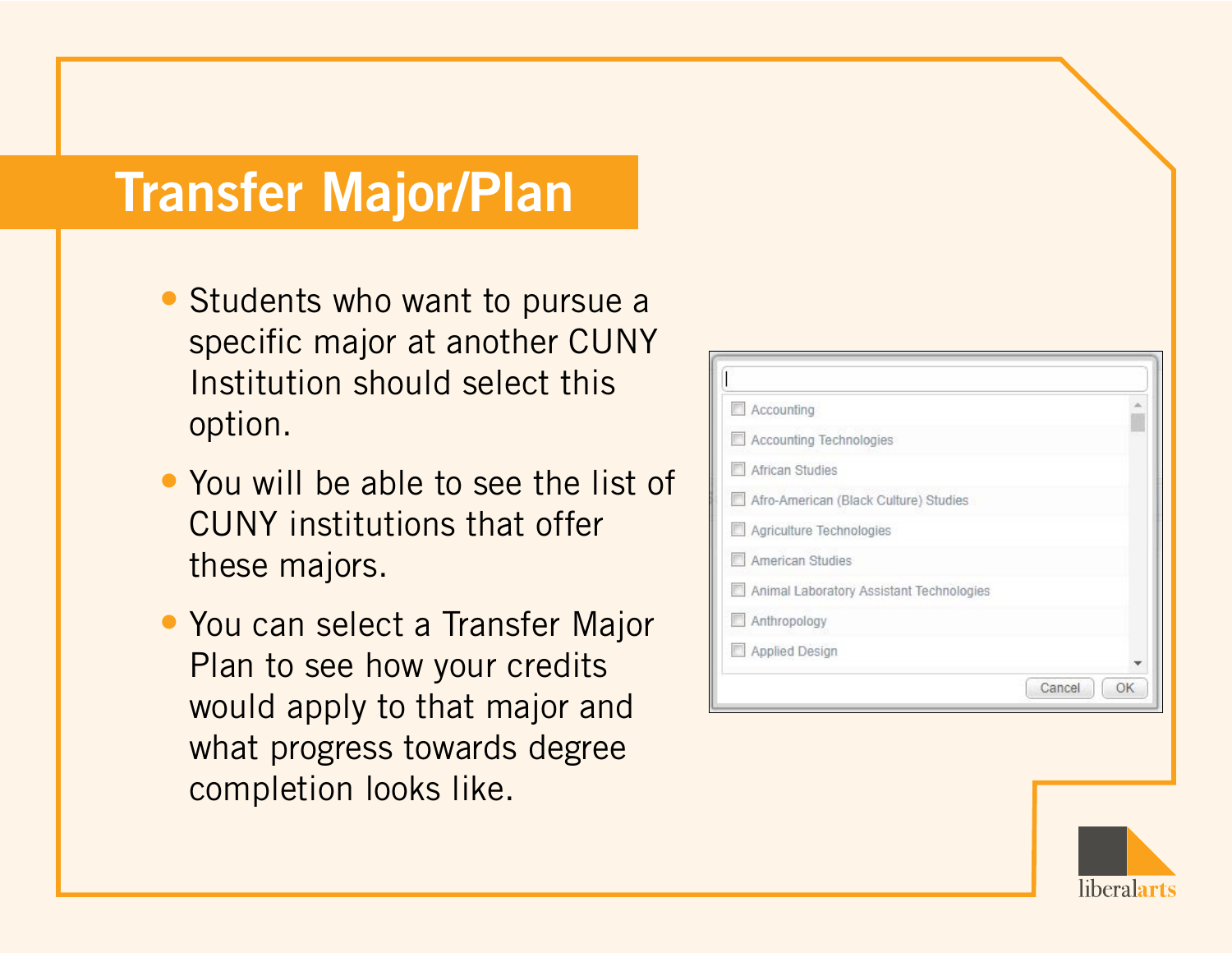#### Campus Name

- Students who want to transfer to a specific CUNY college should select this option.
- You will see what majors that college offers.
- This option allows you to choose up to three majors at the selected campus to compare and see what your potential progress towards degree completion looks like.



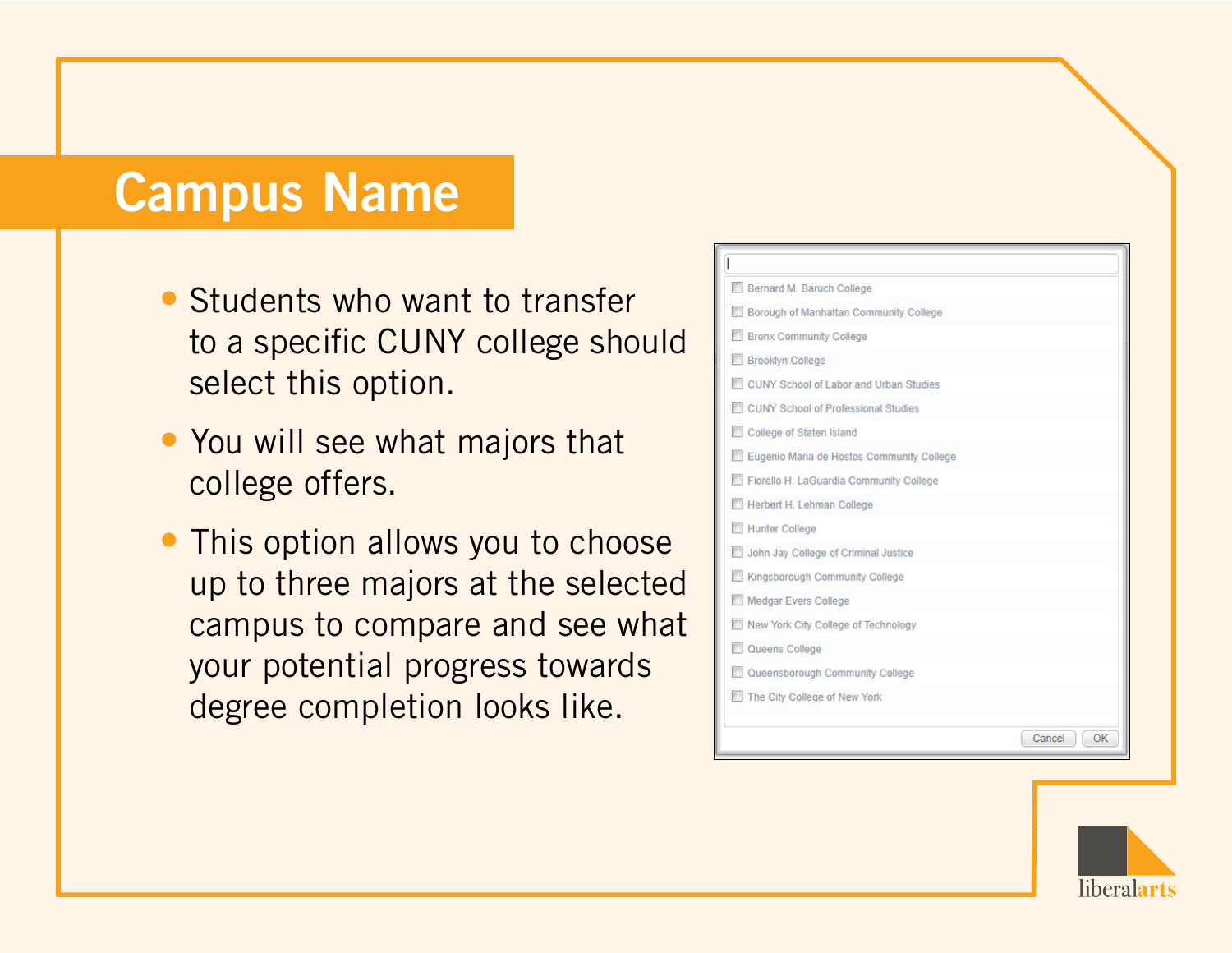#### How to Read the Comparisons/Transfer Audits

- When exploring under "Transfer Audit Summary," click on Run Transfer What-If to view the degree progress bars for each selected program or college.
- To view each program/college, click View Transfer Audit Detail. You can then see how credits would transfer to that college in a degree audit format.

|                |                |                           | <b>Degree Progress</b> |                            |  |
|----------------|----------------|---------------------------|------------------------|----------------------------|--|
|                | Requirements   | 23%                       |                        |                            |  |
|                | <b>Credits</b> | 29%                       |                        |                            |  |
| Queens College |                | Biology, Bachelor of Arts |                        | View Transfer Audit Detail |  |
|                |                |                           | <b>Degree Progress</b> |                            |  |
|                | Requirements   | 48%                       |                        |                            |  |
|                | Credits        | 27%                       |                        |                            |  |
|                |                |                           |                        |                            |  |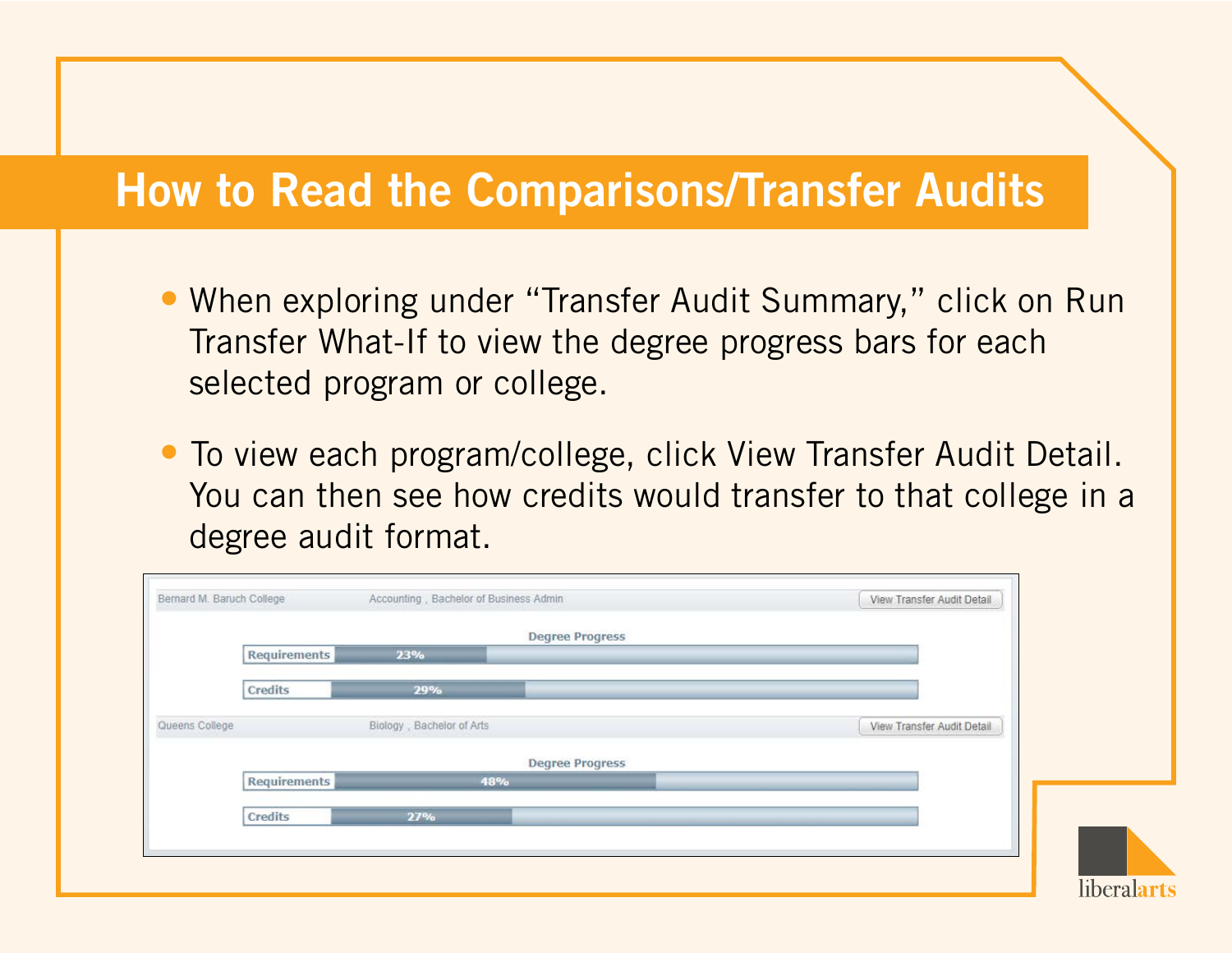#### Viewing Course Equivalencies

• The course equivalencies are shown at the top of the audit once you click on View Detail. The course equivalency record will show how the courses should transfer.

| <b>CHEM 106</b> | Essentials Coll Chem     | C- 3.5 FALL 2019U               | <b>CHM 1000</b>                  | Chemistry and the Environment                   | $B + 4$    |
|-----------------|--------------------------|---------------------------------|----------------------------------|-------------------------------------------------|------------|
| <b>CHEM 107</b> | Essentials Coll Chem Lab | B+ 1.5 FALL 2019U               | $\Rightarrow$<br><b>LAS 7500</b> | Liberal Arts Credits                            | $B+1$      |
| <b>ENG 392</b>  | African-American Lit     | B+3 FALL 2019U                  | $\Rightarrow$ ENG 3034           | A Survey of African American Literature         | $B + 3$    |
| FA 151          | Color                    | FALL 2019U<br>A <sub>3</sub>    | $\Rightarrow$ ART 7300           | Art Humanities Elect                            | A 3        |
| FA 155          | Drawing I                | A+ 3 FALL 2019U                 | $\Rightarrow$ ART 2021           | <b>Basic Drawing</b>                            | $A + 3$    |
| FA 381          | Photography 1            | A+ 3 FALL 2019U                 | $\bigcirc$ ART 2060              | Basic Photography                               | $A + 3$    |
| <b>HIST 201</b> | Begin Amer People        | <b>FALL 2019U</b><br><b>B</b> 3 | $\bigoplus$ HIS 1000             | Themes in American History                      | <b>B</b> 3 |
| <b>HIST 374</b> | Slave Trade              | B+ 3 FALL 2019U                 | $\bigoplus$ HIS 3063             | History of the African Diaspora                 | $B + 3$    |
| <b>IS400</b>    | Senior Seminar           | A 3 FALL 2019U                  | $\bigoplus$ LAS 7500             | Liberal Arts Credits                            | $A$ $3$    |
| <b>PHIL 351</b> | Ethics                   | A 3 FALL 2019U                  | $\Rightarrow$ PHI 1500           | Major Issues in Philosophy                      | A.3        |
| PSY 216         | Human Development 2      | B+ 3 FALL 2019U                 | $\Rightarrow$ PSY 3060           | Developmental Psychology: Adult Development B+3 |            |
| <b>PSY 338</b>  | Abnormal                 | A 3 FALL 2019U                  | PSY 3055                         | Abnormal Psychology                             | A 3        |
| <b>WLIT 205</b> | Francophone Lit          | A- 3 FALL 2019U                 | $\Rightarrow$ ENG 7100           | English Lit Elective                            | $A - 3$    |
| <b>WRIT 303</b> | Rsch&Wrt-Prof Prog       | <b>FALL 2019U</b><br>$B-3$      | $\Rightarrow$ JRN 3150           | <b>Business Communication</b>                   | $B-3$      |

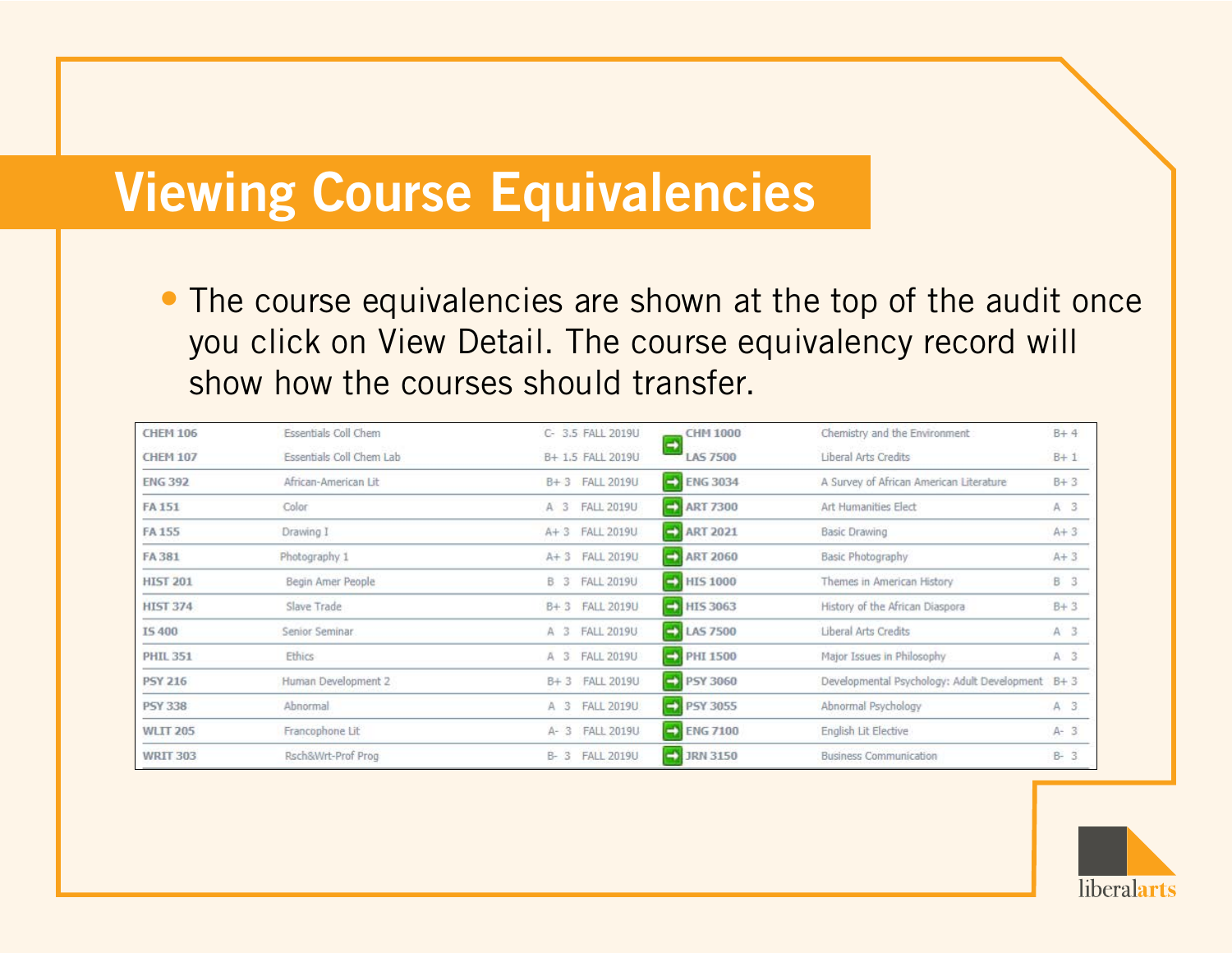#### Viewing Course Equivalencies

- All General Education courses should transfer between CUNY colleges. If a student receives General Education credits at one CUNY college, General Education credits should be received at another CUNY college for the same course.
- Scroll down to view your Transfer What-if Degree Audit. The courses that have an equivalent at the transferring college will populate in the degree audit.

| <b>Liberal Arts and Sciences Courses</b>                |                                 |                                                                          | <b>Credits Required: 3</b> |   | <b>Credits Applied: 18</b> |
|---------------------------------------------------------|---------------------------------|--------------------------------------------------------------------------|----------------------------|---|----------------------------|
|                                                         | <b>ART 2021</b><br>Satisfied by | <b>Basic Drawing</b><br>FA 155 - Drawing I - York College                | $A+$                       | 3 | Fall 2019U                 |
|                                                         | <b>ART 2060</b><br>Satisfied by | Basic Photography<br>FA 381 - Photography 1 - York College               | $A +$                      | 3 | <b>Fall 2019U</b>          |
|                                                         | <b>ART 7300</b><br>Satisfied by | Art Humanities Elect<br>FA 151 - Color - York College                    | $\mathbb{A}$               | 3 | Fall 2019U                 |
| <b>Liberal Arts Electives for BBA</b><br>$\overline{J}$ | <b>ENG 7100</b><br>Satisfied by | <b>English Lit Elective</b><br>WLIT 205 - Francophone Lit - York College | $A-$                       | 3 | <b>Fall 2019U</b>          |
|                                                         | <b>PSY 3055</b><br>Satisfied by | Abnormal Psychology<br>PSY 338 - Abnormal - York College                 | $\mathbb{A}$               | 3 | <b>Fall 2019U</b>          |
|                                                         | <b>LAS 7500</b><br>Satisfied by | Liberal Arts Credits<br>IS 400 - Senior Seminar - York College           | A                          | 3 | <b>Fall 2019U</b>          |

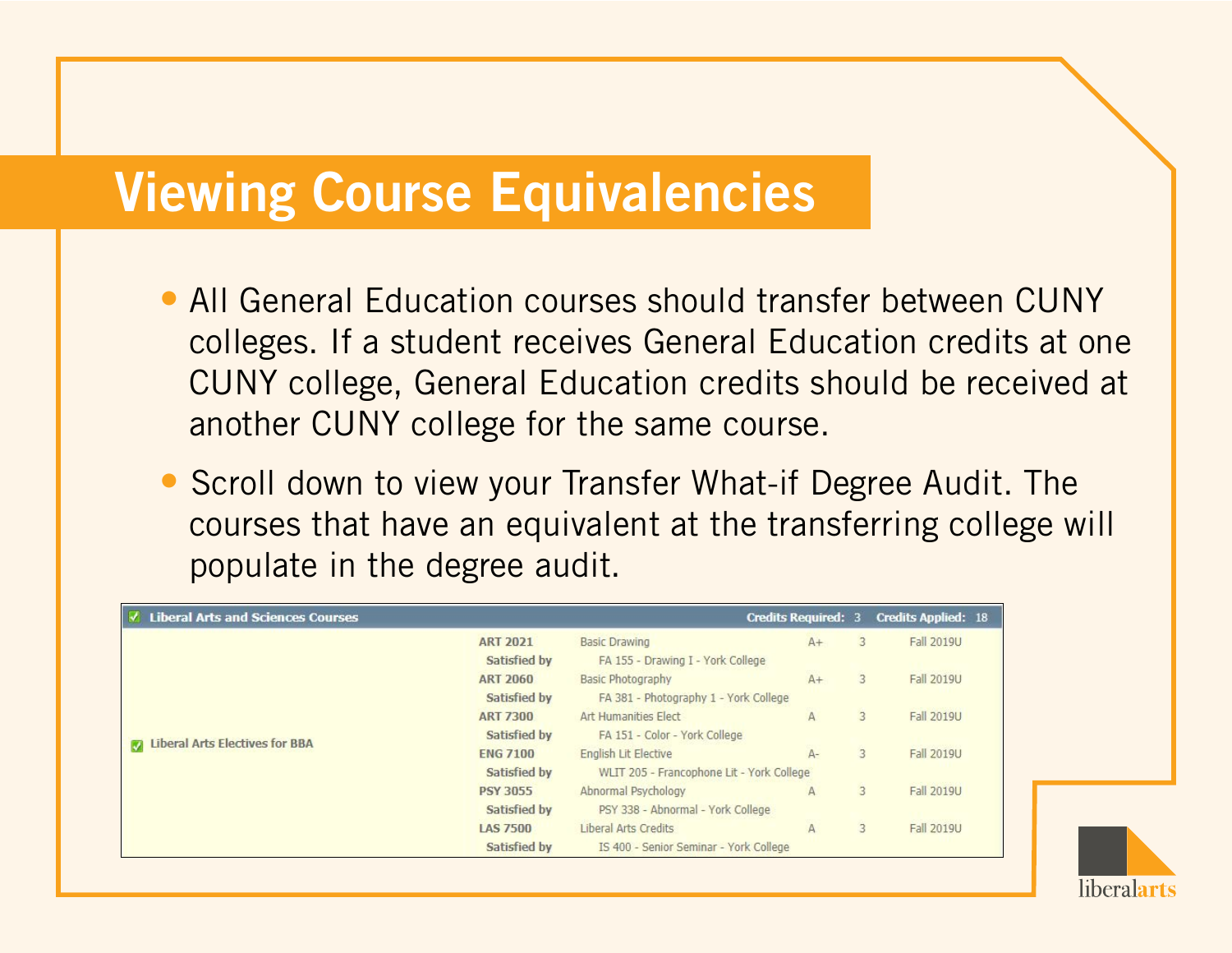# Viewing Course Equivalencies

- You may see a message displaying "Insufficient grade-no credit awarded."
- This does not always indicate an insufficient grade, but most commonly means that the transferring institution does not have an existing equivalency.
- Some schools may assign a generic code to accept these courses as Elective 1000.